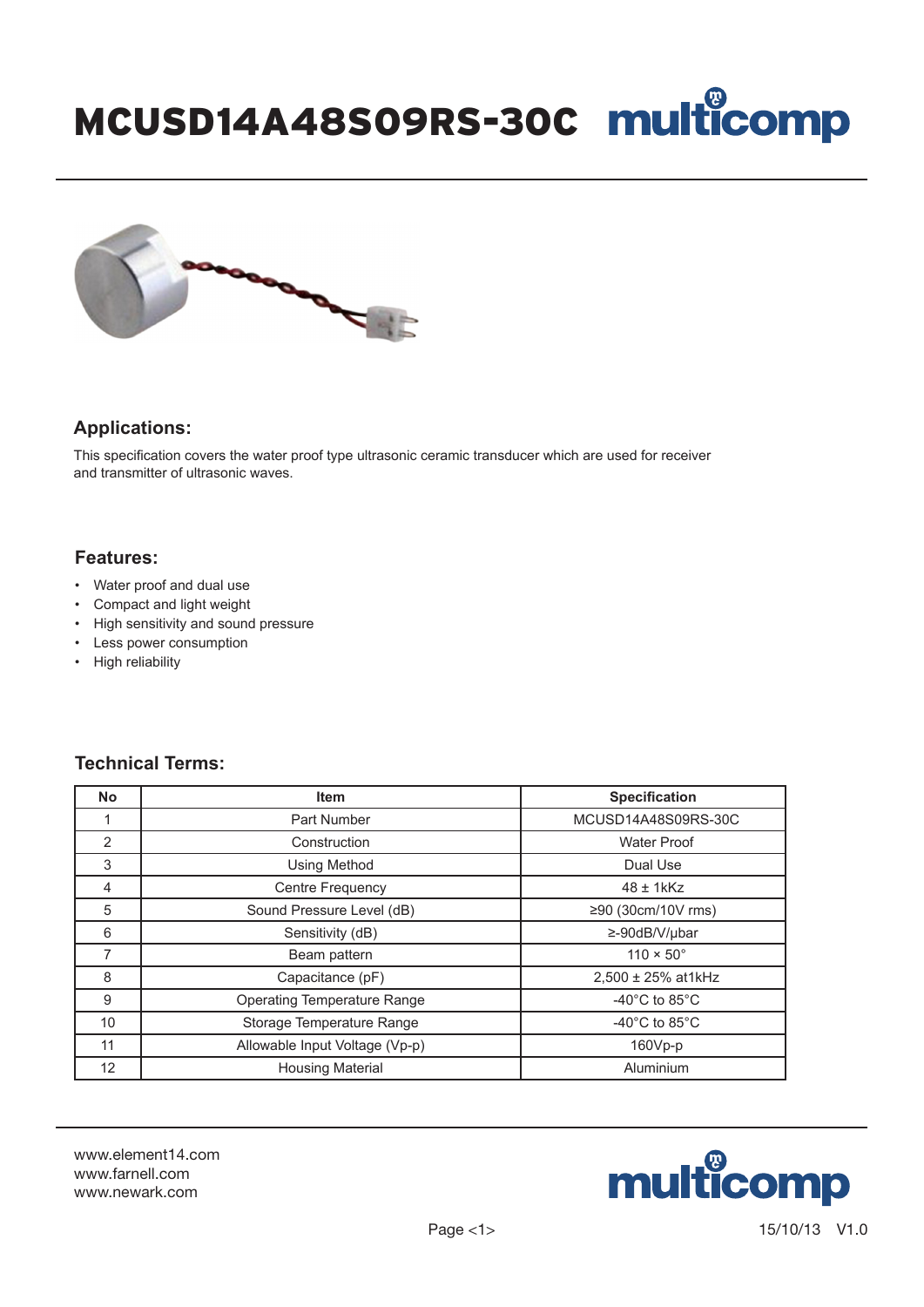## MCUSD14A48S09RS-30C

**Drawing:**







Dimensions : Millimetres

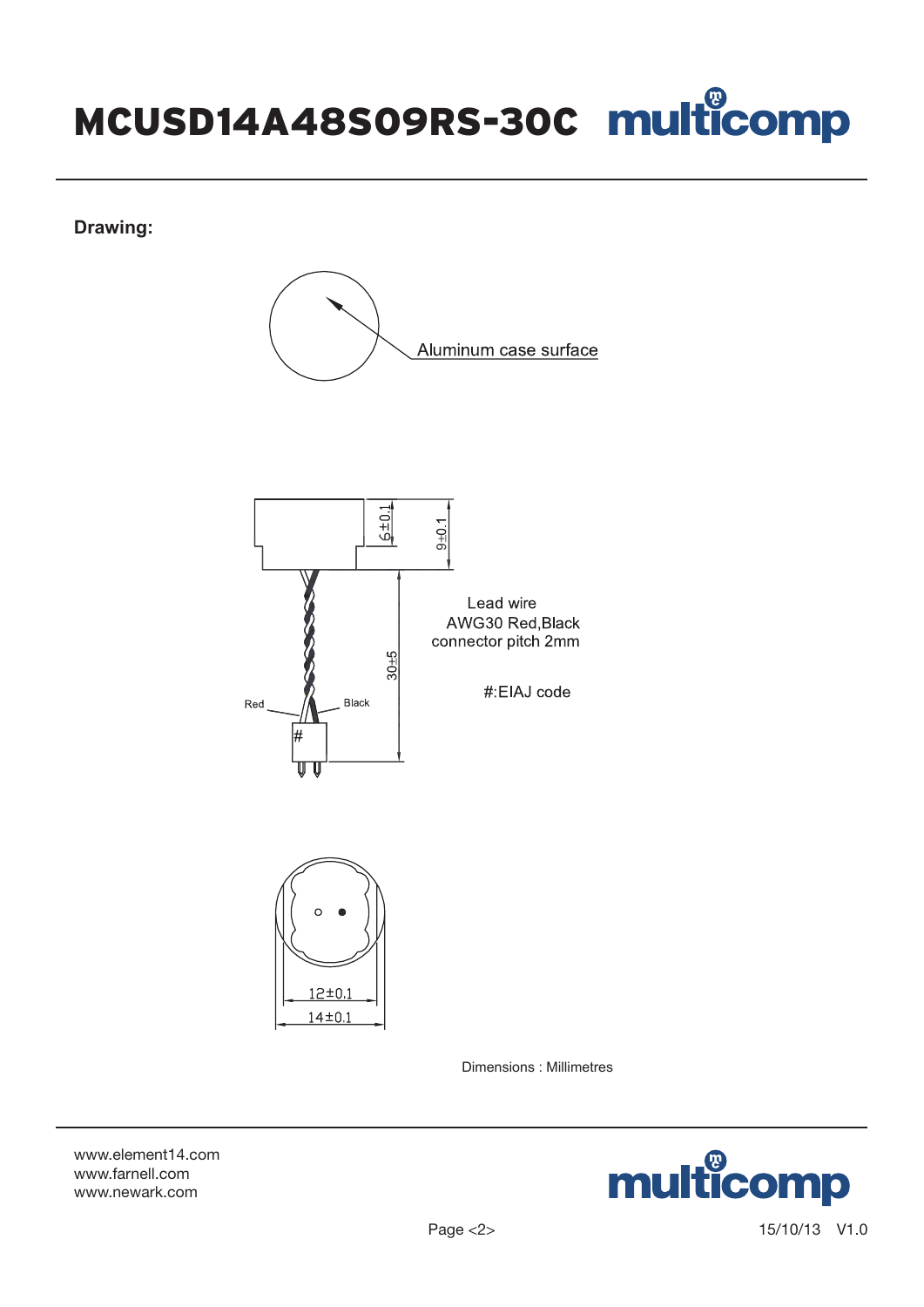MCUSD14A48S09RS-30C

#### **Beam Pattern:**



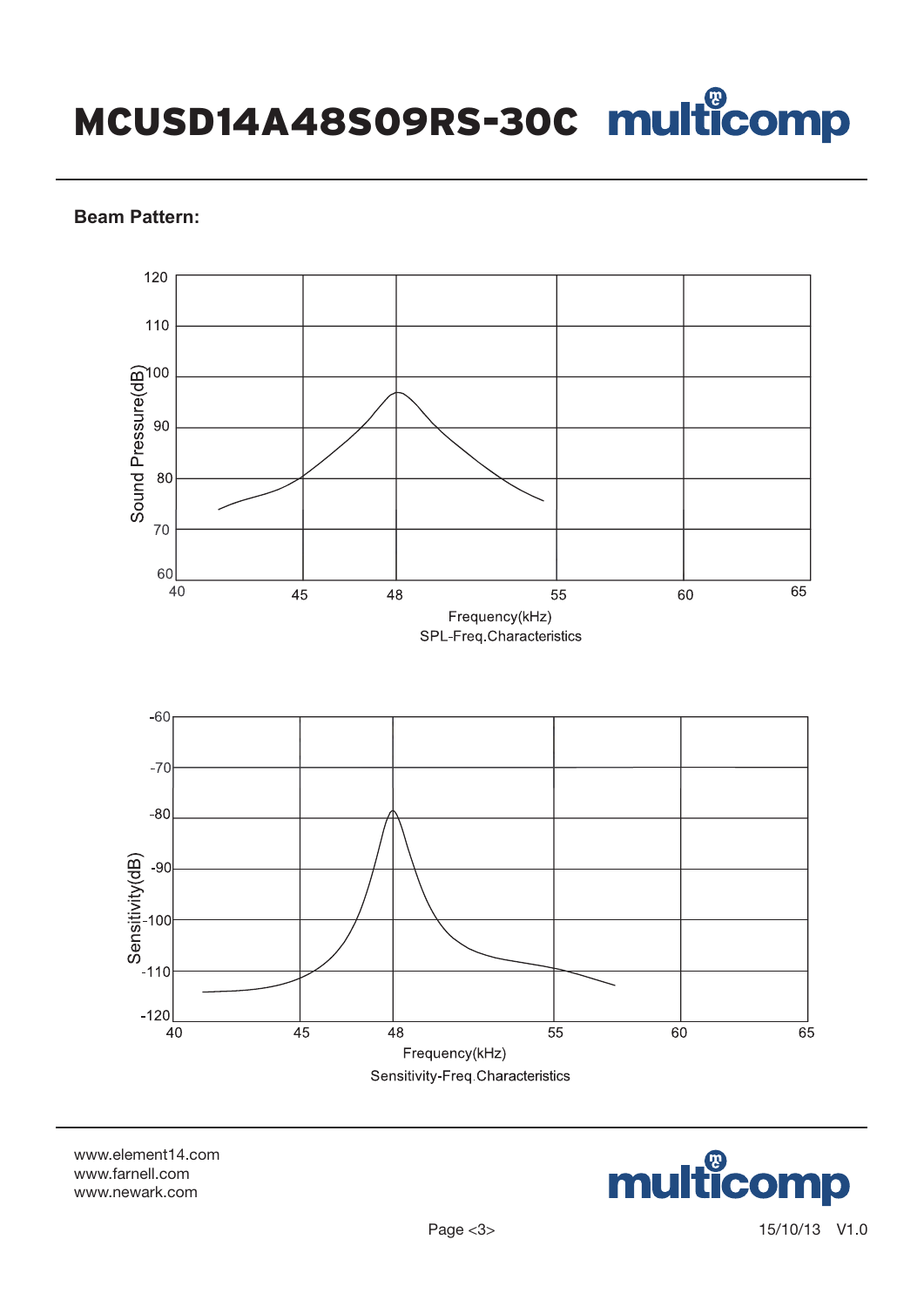# MCUSD14A48S09RS-30C



**Direcivity in Overall Sensitivity** 

**Test Circuit:**





OSC. : Oscillator

- F.C : Frequency Counter
- U.S : Ultrasonic Sensor
- S.C.M : Standard Capacitor Microphone
- Amp. : Amplifier